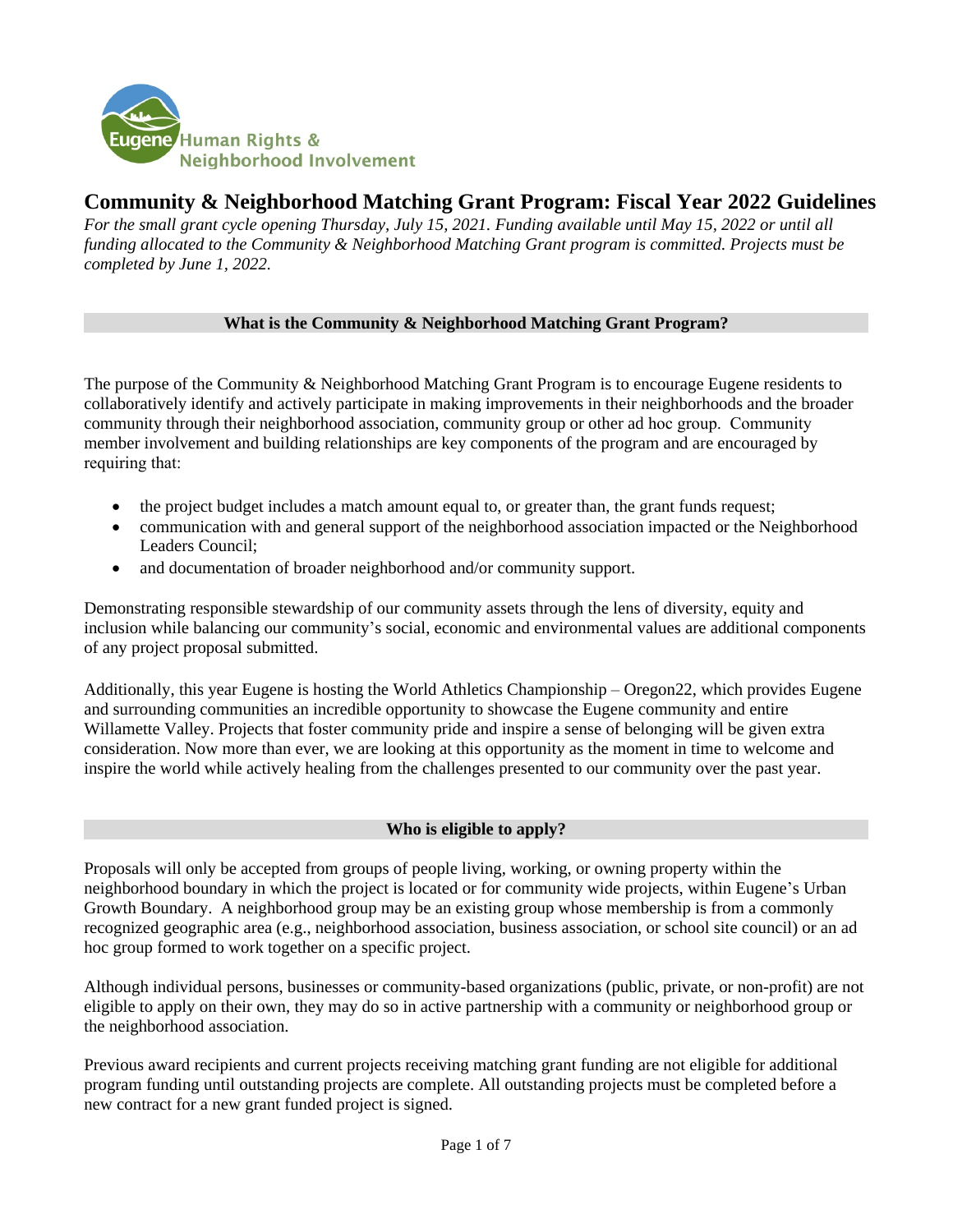#### **What types of projects may be considered?**

Projects may include, but are not limited to:

- Those that build a safer, more inclusive and welcoming community for marginalized or vulnerable community members and for guests to our community.
- Physical improvement projects that involve recreation or public safety facilities, natural resource features, public art and spaces, or community gardens, and projects that improve universal accessibility.
- Public school partnership projects that benefit school children and the immediate neighborhood.
- Neighborhood-based events and celebrations.
- Capacity building initiatives that serve to create, diversify, or increase participation in a neighborhoodbased organization or promote an understanding of issues important to residents.
- Outreach, education or organizing projects that address topics such as transportation (pedestrian or cyclist safety); land use (neighborhood or area planning) or public safety (disaster planning, neighborhood mapping, neighborhood safety); and diversity, equity, inclusion and fostering a sense of belonging in our neighborhoods and community.
- The City of Eugene is committed to building a legacy that enhances our community for Oregon22 and beyond. To support this goal, we are looking for projects that will enhance the neighborhood with lasting impact and benefit Eugene residents and visitors alike. Please share with us how your project will create a sense of inclusion and community while enhancing the events in 2022 and beyond.

#### **Are there limitations or special requirements to know about?**

### **All applicants must discuss their proposals with the manager of the Community & Neighborhood Matching Grant Program before submitting an application** (541-682-5272).

Grant applicants are required to discuss their projects with HRNI grant program staff before submitting an application. Applicants will be notified if the project is approved for funding.

Projects **must** be communicated to the local neighborhood association. The following parameters have been established to clarify the involvement of neighborhood associations in the neighborhood matching grant application process:

- Small grant applicants must document communication they have with their neighborhood association about the project. Neighborhood associations should be given an opportunity to participate in or provide support to the project. Community-wide projects should be communicated to the Neighborhood Leaders Council and/or the Human Rights Commission with the option of greater support or participation.
- While it is not the association's role to determine the details of a grant proposal, applicants may request additional assistance from the association in writing the grant, educating residents about the proposal, documenting and gathering pledges of support, serving as fiscal agent, etc.
- It is the applicant's responsibility to keep the association apprised of any significant changes to the proposal as it moves through the review process.
- In areas without an active neighborhood association, applicants must work with Human Rights  $\&$ Neighborhood Involvement (HRNI) staff on a process to gauge resident support for their proposal.

Projects may involve private property but must provide a clear public benefit and emphasize neighborhood selfhelp. Documentation must be provided that confirms property owner support and approval of the proposal and their agreement to maintain public access to the site for a minimum of 5 years.

The project site must be within Eugene's Urban Growth Boundary.

Grant funding requests must be between \$250 and not exceed \$5,000. The value of the total project including labor and installation cannot exceed \$50,000.

Grant funds cannot be used to: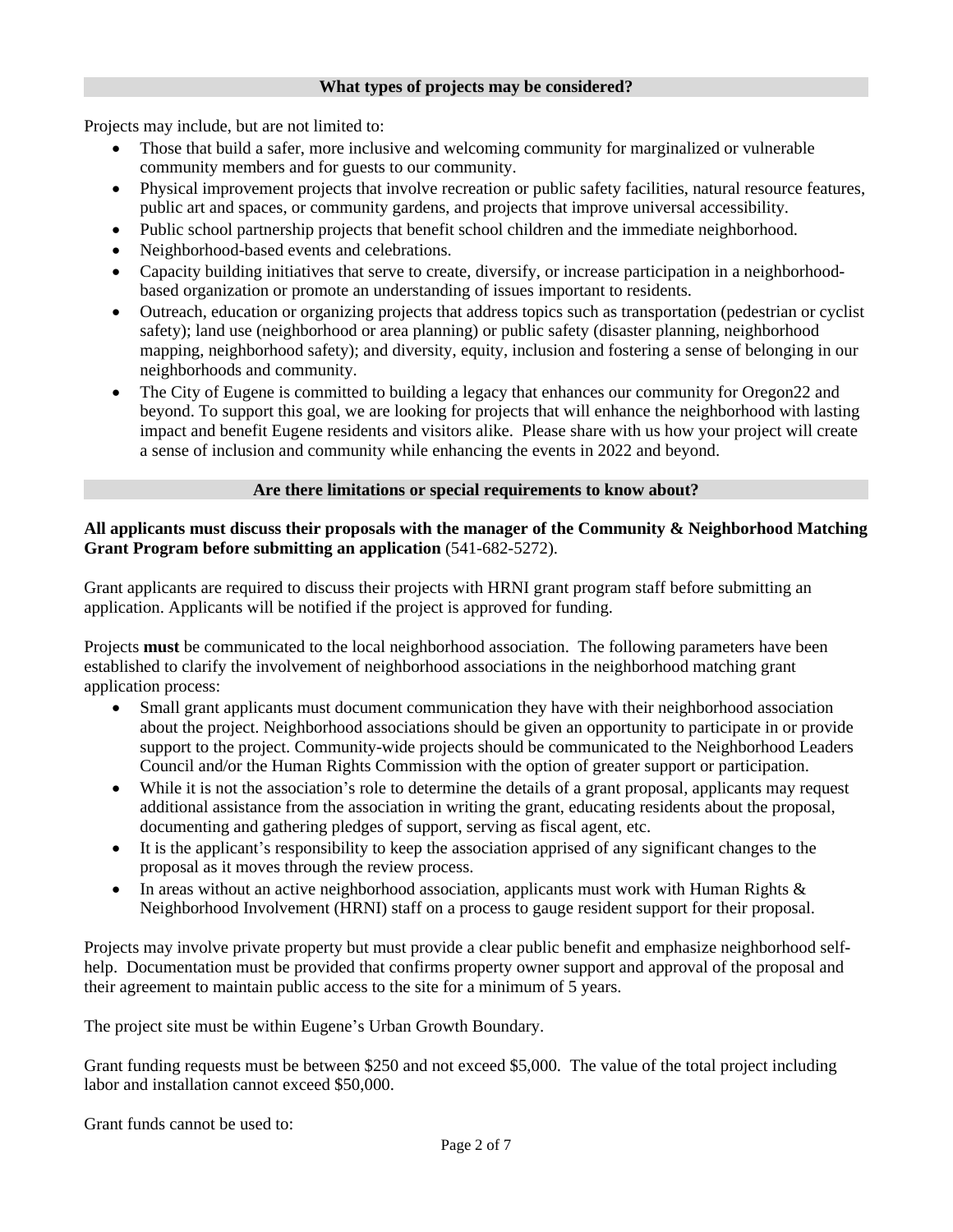- support ongoing, regularly occurring programs, events, services ;
- pay for an organization's operating expenses that are not directly related to the awarded project;
- purchase land or buildings;
- pay for expenditures or financial commitments made *before* the organization is under contract with the City of Eugene;
- cover costs associated with damage to private or rental vehicles, equipment or injuries (see Insurance page 6-7);
- funding items (including food) or services not listed in the project description as submitted and provided in the final contract.
- support political activities or purchase alcohol.

No more than half of the grant funds available in a cycle will be used to fund neighborhood-based events or celebrations.

To avoid perceived conflicts of interest, applicants (and members of their family or household) are strongly discouraged from being both coordinator/representative and paid contractor/consultants on projects.

Projects must be scheduled for completion by June 1, 2022. All invoices and reimbursements along with the final report detailing project outcomes, documenting neighborhood match (including volunteer hours), photos of the project, and a detailed budget statement must be submitted by June 15, 2022. Failure to provide a final report will jeopardize grant funding for future projects submitted by the applicant.

### **How are projects selected?**

Proposed projects will be scored and ranked on how they meet the following criteria:

### **Tangible Neighborhood Benefits**

- o The project produces an observable, physical improvement to the neighborhood or a measurable change in the sense of local community or identity.
- o The project provides a continuing benefit into the future.
- o The project reflects a priority need of the neighborhood in which it is proposed or as identified in existing neighborhood-based plans or neighborhood surveys developed in collaboration with a local jurisdiction.
- o Lasting impacts or neighborhood enhancement that benefit community and visitors during and beyond the World Athletics Championship – Oregon22.

# **Neighborhood and Community Involvement**

- o The project involves and fosters collaboration between neighbors and other neighborhood groups, community organizations and government agencies.
- o The project supports the establishment and maintenance of a safe, inclusive and welcoming community for all.
- o The project demonstrates broad neighborhood support through implementing as many of the following:
	- Write an article about the project for your neighborhood association newsletter, website or for distribution on a listserv.
	- Discuss your project at a neighborhood association meeting and other community forums.
	- For site specific projects, circulate a petition that includes adjacent residents (renters, owners and businesses) and/or post a notice of the proposal onsite with information on how to provide feedback and get involved.
	- Obtain letters of support from neighborhood and/or community organizations.
- o The project contributes to the goal of more evenly distributing grant awards throughout the community.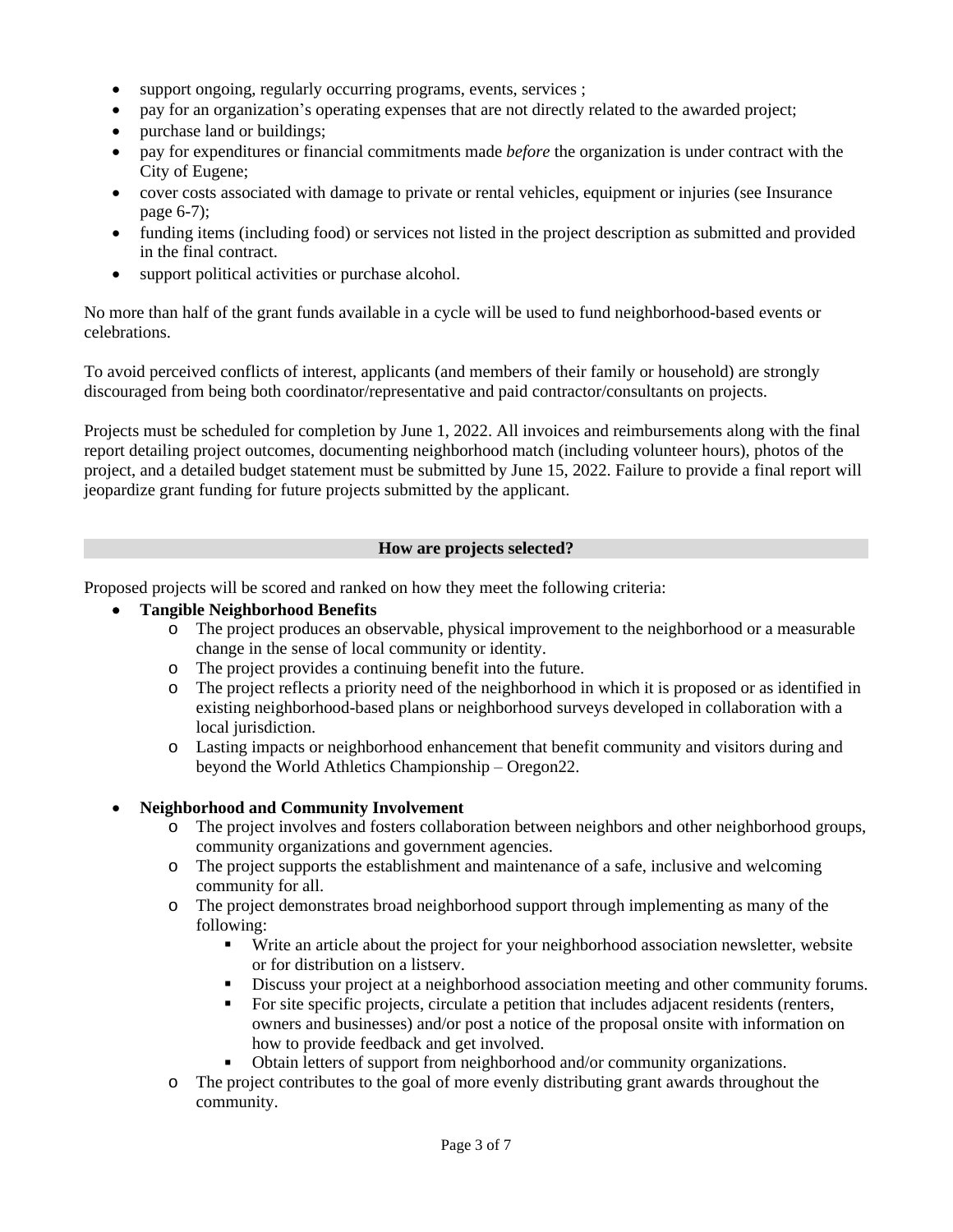# **Project Readiness**

- o The application is complete and consistent with grant guidelines.
- o The project is clearly defined and feasible.
- o For physical improvements, including landscaping, ongoing and long-term maintenance is adequately addressed.
- o The project budget is based on documented and verifiable costs and specifications.
- o The project will be managed by capable operational and fiscal managers.
- o The proposed project is compatible with plans, policies and practices of local jurisdictions.
- o For projects not confined to City property, permission has been secured for use of the site from the property owner(s).
- o The matching portion of the grant, including the availability of volunteers and donated materials, is well documented and credible.
- **Triple Bottom Line Values (Social Equity, Economic Development and Sustainability)**
	- o Project contributes to environmental health or our ability to effectively address climate change.
	- o Project will have a positive effect on the local economy and minimizes costs to the community, now and over the long term.
	- o Project supports responsible stewardship of public resources.
	- o Project contributes to social equity by meeting basic needs, benefitting vulnerable populations, promoting community safety and cultural awareness, or building community relationships and neighborhood cohesion.

Staff will determine how well each project meets the listed criteria and have the discretion to recommend full or partial funding for any or all of the project applications submitted.

#### **What are the match requirements?**

Requested grant funds must be matched by an equivalent amount of cash donations, donated materials and supplies, professional services, or volunteer labor. Documentation of the match is required. Documentation of the matching funds or services is one way of indicating broad support for the project.

The following are match requirements:

- The total match must include an amount of cash, in-kind donations, or volunteer time that is equal to or greater than the grant amount requested.
- Contributions or donations from outside the neighborhood are allowed, however, only one-half of those contributions may be applied towards the match and may not exceed 50% of the total grant request.
- Funding from other City departments or from other government agencies is also allowed but not considered part of the match.
- Volunteer labor or professional services contributed before the grant is awarded cannot be counted toward the match.
- All volunteer labor is valued at \$28.54 per hour based on the national value for volunteer time.
- Donated materials or supplies are valued at their retail price. Loaned equipment may also be included as part of the match and valued at the standard rental fee.
- Cash donations may be secured with a written pledge signed by the donor, rather than collecting up front. If you have money in the bank to be used for the project, include a bank statement or a letter from the fiscal sponsor to document the funds.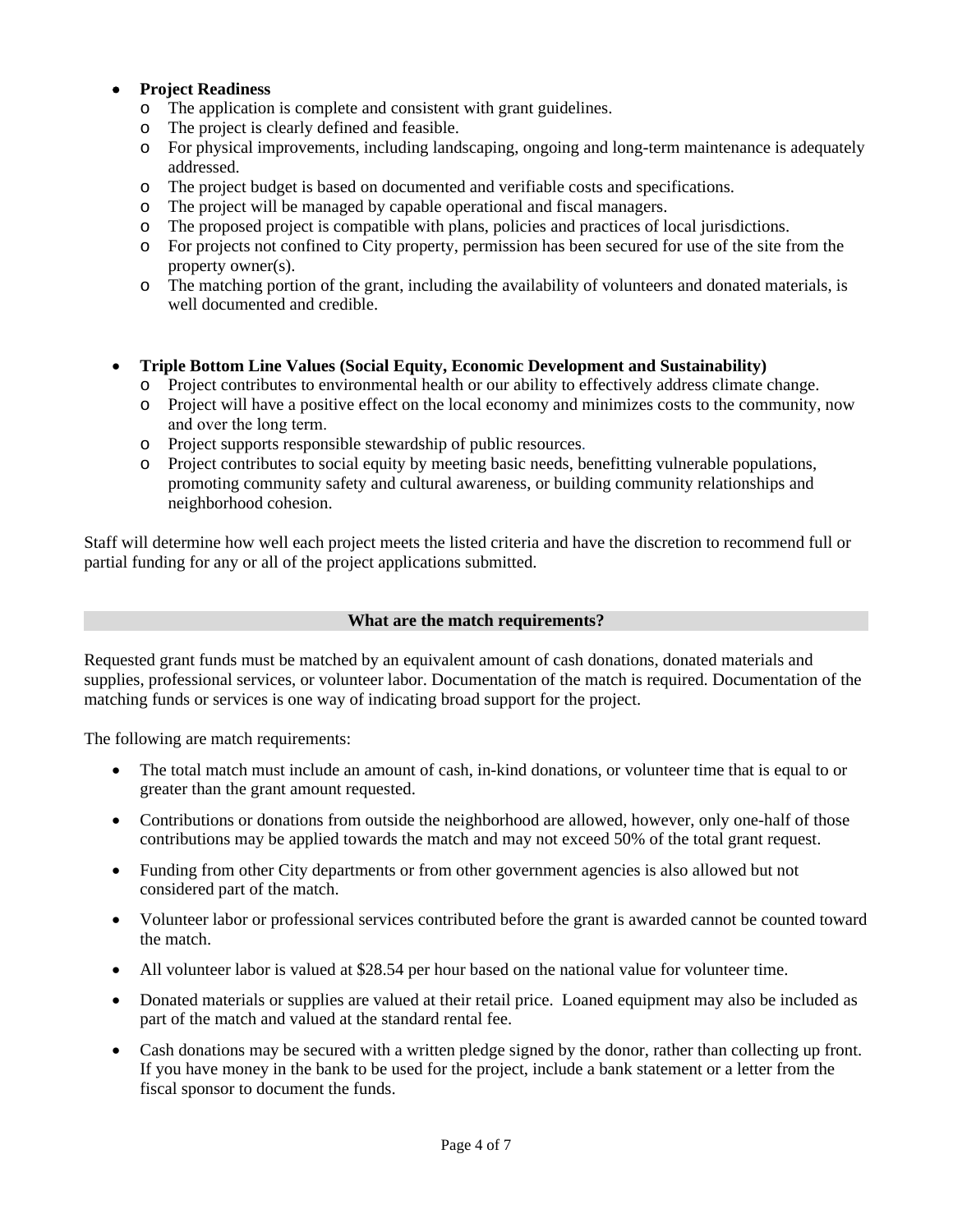- Professional services are valued at the reasonable and customary retail value of the product or service provided. Documentation of professional qualifications must be provided if professional services are to be included.
- A Match Pledge Form provided with the application must be used to document volunteer labor and donated cash, materials, supplies or services. The form must be completely filled out, including donor signatures. Copies of the completed forms must be included in the final report.
- Undocumented portions of the match will not be included in the total project match.

# **Applications must include the following, using the Community & Neighborhood Matching Grant application form:**

- A **complete** project description
- A budget that includes estimates for:
	- o All materials and supplies
	- o Permits (if applicable)
	- o Insurance (if applicable)
	- o All other projected expenses
- Written permission from property owner or local jurisdiction (if applicable).
	- o **All projects in parks** must be discussed with Parks and Open Space staff. It is recommended that the applicant discuss with POS staff any projects involving parks well in advance of application review.

Applications must be submitted to:

Cindy Koehler Ray Human Rights & Neighborhood Involvement 99 W. 10, Eugene OR 97401 Or electronically to [CKoehler@eugene-or.gov](mailto:CKoehler@eugene-or.gov)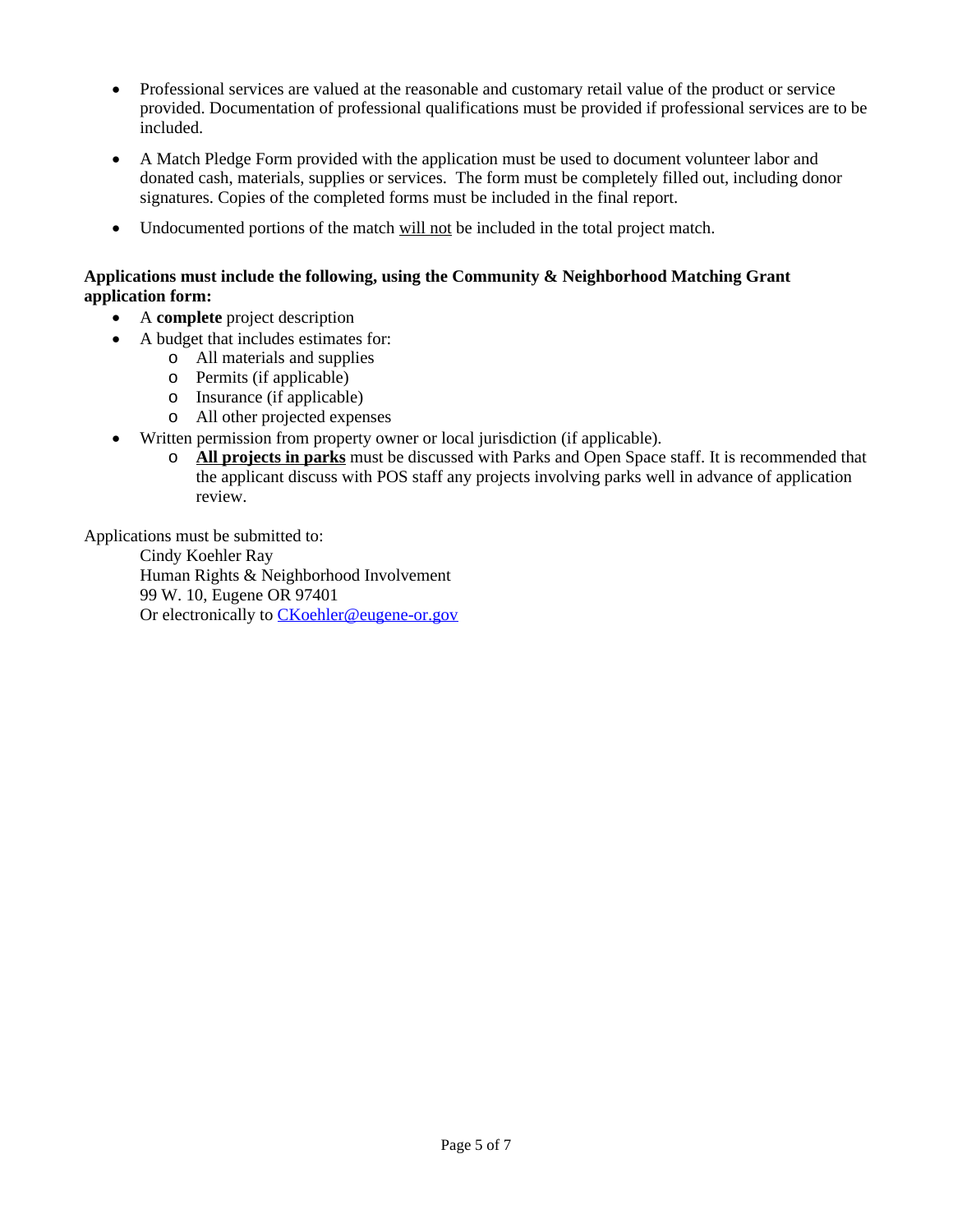#### **Key steps in developing a successful project.**

**Develop a competitive project concept:** Focus on an idea that builds community and fosters inclusivity and is consistent with the grant criteria. Model projects bring neighbors together, requires collaboration and addresses a clear need. Review the grant guidelines to see if your project is a good fit. Go to the Community  $\&$ Neighborhood Matching Grant Program website ([http://www.eugene-or.gov/matchinggrants\) for project ideas.](http://www.eugene-or.gov/matchinggrants)

**[Discuss your project concept early with appropriate City staff:](http://www.eugene-or.gov/matchinggrants)** [You must discuss your project with the](http://www.eugene-or.gov/matchinggrants)  [manager of the](http://www.eugene-or.gov/matchinggrants) [Community & Neighborhood Matching Grant Program prior to applying for funds. Contact Cindy](http://www.eugene-or.gov/matchinggrants) [Koehler at](http://www.eugene-or.gov/matchinggrants) [541-682-5272 or](http://www.eugene-or.gov/matchinggrants) ckoehler@eugene-or.gov. It is also prudent to contact the appropriate City [Department that will be involved in the review and/or permitting of your project prior to submitting any materials.](mailto:ckoehler@eugene-or.gov)

**[Communicate with your neighborhood association:](mailto:ckoehler@eugene-or.gov)** [Documented communication with the neighborhood](mailto:ckoehler@eugene-or.gov)  [association is required. That can be electronically \(email\), by attending a board or general meeting or by phone.](mailto:ckoehler@eugene-or.gov)  [Some associations meet infrequently, and it may take some time to arrange to present your proposal if you decide](mailto:ckoehler@eugene-or.gov)  [to make a formal presentation. Applicants are strongly encouraged to initiate contact early in the application](mailto:ckoehler@eugene-or.gov)  [process.](mailto:ckoehler@eugene-or.gov) [Letters of support or signatures from the](mailto:ckoehler@eugene-or.gov) [neighborhood on the Neighborhood Petition for are strongly](mailto:ckoehler@eugene-or.gov)  [encouraged.](mailto:ckoehler@eugene-or.gov)

[Contact Cindy Koehler at 541-682-5272 if you are unsure of whom to contact or if you are having trouble](mailto:ckoehler@eugene-or.gov) [receiving a response.](mailto:ckoehler@eugene-or.gov)

**[Obtain additional neighborhood support:](mailto:ckoehler@eugene-or.gov)** [It is expected that applicants pursue a variety of means to educate](mailto:ckoehler@eugene-or.gov)  [residents about their project. Your application must show you have a broad base of support for the project.](mailto:ckoehler@eugene-or.gov)

#### **[Get approval for](mailto:ckoehler@eugene-or.gov) [the site:](mailto:ckoehler@eugene-or.gov)**

[If your project involves property that your organization or applicant group does not own, you will need to get](mailto:ckoehler@eugene-or.gov)  [written approval](mailto:ckoehler@eugene-or.gov) from the owner. For private property, the owner of the parcel must approve the project. For [projects on school grounds documentation is required from the District and school principal.](mailto:ckoehler@eugene-or.gov)

- [4J School District contacts:](mailto:ckoehler@eugene-or.gov)
	- o [Kerry Delf, Communications and Intergovernmental Relations, at 541-687-3245](mailto:ckoehler@eugene-or.gov)  (delf  $k@4$ j.lane.edu) or
	- o [Harlan Coats, Facilities Management, 541-790-7409 \(coats@4j.lane.edu\).](mailto:ckoehler@eugene-or.gov)
- [Bethel School District contacts:](mailto:ckoehler@eugene-or.gov)
	- o [Pat McGillivray, Community Relations,541- 689-3280 \(pat.mcgillivray@bethel.k12.or.us\)](mailto:ckoehler@eugene-or.gov)
	- o [Patrick Bradshaw, Maintenance, 541-689-7693 \(pat.bradshaw@bethel.k12.or.us\)](mailto:ckoehler@eugene-or.gov)

**Determine resource needs:** What will it cost to complete your project? Be thorough and make sure to include [typical costs, such as equipment and supplies, services, volunteers, etc. as well as applicable permit fees and](mailto:ckoehler@eugene-or.gov)  [insurance costs. Will you handle project accounting, or do you need to identify a fiscal agent? \(see](mailto:ckoehler@eugene-or.gov) *[Fiscal Agents](mailto:ckoehler@eugene-or.gov)*[,](mailto:ckoehler@eugene-or.gov) [pg. 7\)](mailto:ckoehler@eugene-or.gov)

**[Research permit requirements:](mailto:ckoehler@eugene-or.gov)** [Applicants are responsible for investigating permit requirements and associated](mailto:ckoehler@eugene-or.gov) [fees. Related costs and](mailto:ckoehler@eugene-or.gov) [timeframes should be reflected in the project budget and schedule. Contact the Permit](mailto:ckoehler@eugene-or.gov)  [and Information Center \(PIC\), 541-682-5086, to clarify the permit needs of your project. The PIC is open 9:00](mailto:ckoehler@eugene-or.gov)  [am to 4:00 pm,](mailto:ckoehler@eugene-or.gov) Monday – [Friday and located at 99 West 10](mailto:ckoehler@eugene-or.gov)<sup>[th](mailto:ckoehler@eugene-or.gov)</sup> [Avenue but due to COVID19,](mailto:ckoehler@eugene-or.gov) phoning ahead to [confirm staff are](mailto:ckoehler@eugene-or.gov) [available is recommended.](mailto:ckoehler@eugene-or.gov)

**[Insurance:](mailto:ckoehler@eugene-or.gov)** [Depending on the nature of the project, you may be required to have liability insurance to limit the](mailto:ckoehler@eugene-or.gov)  [liability of your organization and the City. If your project will involve the use of a contractor, the City of Eugene](mailto:ckoehler@eugene-or.gov)